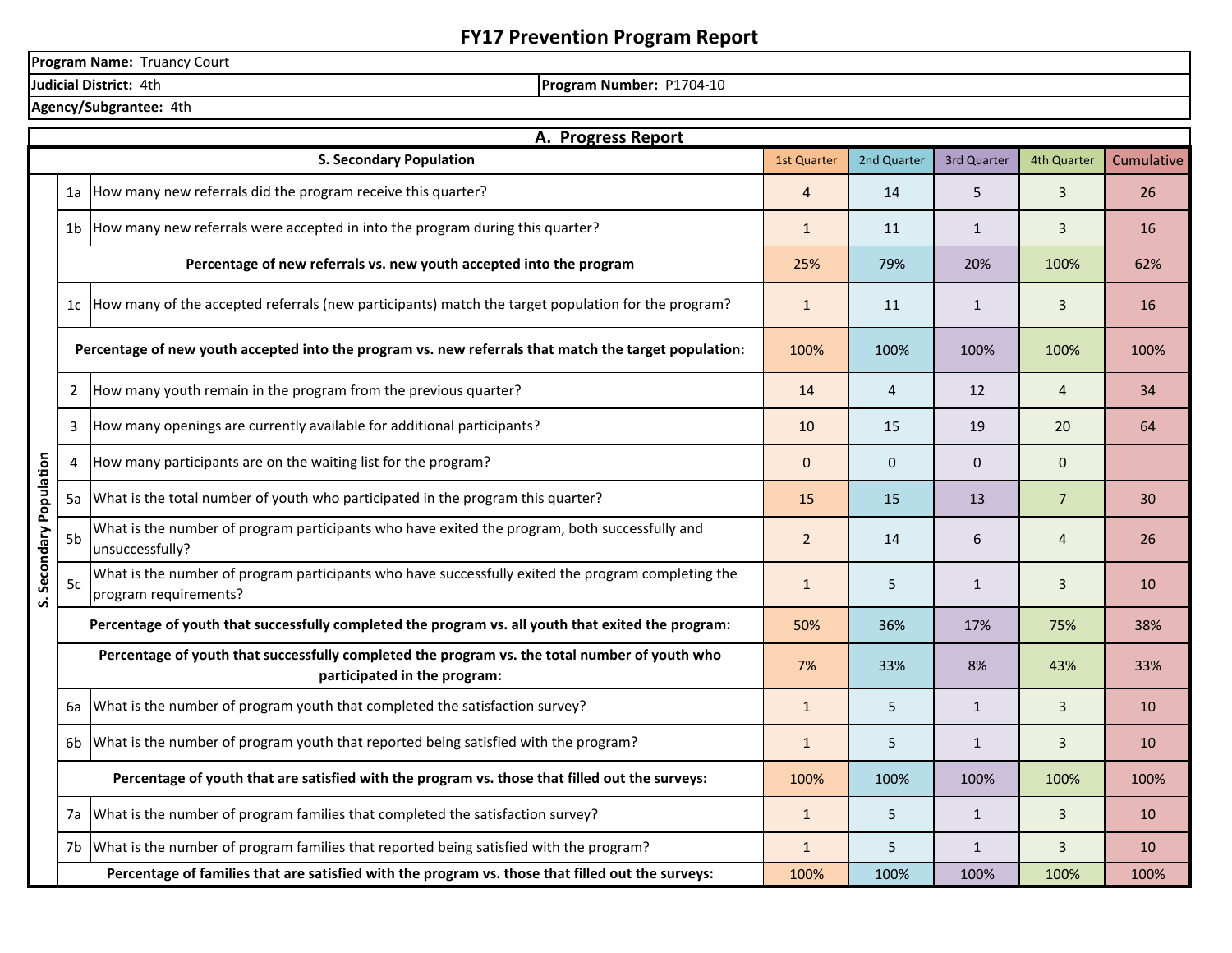|                   | I. Program Totals                                                                                                                 | 1st Quarter  | 2nd Quarter | 3rd Quarter  | 4th Quarter    | Cumulative |
|-------------------|-----------------------------------------------------------------------------------------------------------------------------------|--------------|-------------|--------------|----------------|------------|
|                   | 1a How many new referrals did the program receive this quarter?                                                                   |              | 14          | 5            | $\overline{3}$ | 26         |
|                   | 1b How many new referrals were accepted in into the program during this quarter?                                                  |              | 11          | $\mathbf{1}$ | $\overline{3}$ | 16         |
|                   | Percentage of new referrals vs. new youth accepted into the program                                                               | 25%          | 79%         | 20%          | 100%           | 62%        |
|                   | 1c How many of the accepted referrals (new participants) match the target population for the program?                             | $\mathbf{1}$ | 11          | $\mathbf{1}$ | $\overline{3}$ | 16         |
|                   | Percentage of new youth accepted into the program vs. new referrals that match the target population:                             | 100%         | 100%        | 100%         | 100%           | 100%       |
|                   | 2 How many youth remain in the program from the previous quarter?                                                                 | 14           | 4           | 12           | $\overline{4}$ | 34         |
|                   | How many openings are currently available for additional participants?<br>3                                                       | 10           | 15          | 19           | 20             | 64         |
|                   | How many participants are on the waiting list for the program?<br>4                                                               |              |             |              |                |            |
|                   | 5a What is the total number of youth who participated in the program this quarter?                                                | 15           | 15          | 13           | $\overline{7}$ | 30         |
| I. Program Totals | What is the number of program participants who have exited the program, both successfully and<br>5b<br>unsuccessfully?            |              | 14          | 6            | $\overline{4}$ | 26         |
|                   | What is the number of program participants who have successfully exited the program completing the<br>5c<br>program requirements? | $\mathbf{1}$ | 5           | $\mathbf{1}$ | $\overline{3}$ | 10         |
|                   | Percentage of youth that successfully completed the program vs. all youth that exited the program:                                | 50%          | 36%         | 17%          | 75%            | 38%        |
|                   | Percentage of youth that successfully completed the program vs. the total number of youth who<br>participated in the program:     |              | 33%         | 8%           | 43%            | 33%        |
|                   | 6a What is the number of program youth that completed the satisfaction survey?                                                    | $\mathbf{1}$ | 5           | $\mathbf{1}$ | $\overline{3}$ | 10         |
|                   | 6b What is the number of program youth that reported being satisfied with the program?                                            | $\mathbf{1}$ | 5           | $\mathbf{1}$ | $\overline{3}$ | 10         |
|                   | Percentage of youth that are satisfied with the program vs. those that filled out the surveys:                                    |              | 100%        | 100%         | 100%           | 100%       |
|                   | 7a What is the number of program families that completed the satisfaction survey?                                                 | $\mathbf{1}$ | 5           | $\mathbf{1}$ | $\overline{3}$ | 10         |
|                   | 7b What is the number of program families that reported being satisfied with the program?                                         | $\mathbf{1}$ | 5           | $\mathbf{1}$ | $\overline{3}$ | 10         |
|                   | Percentage of families that are satisfied with the program vs. those that filled out the surveys:                                 | 100%         | 100%        | 100%         | 100%           | 100%       |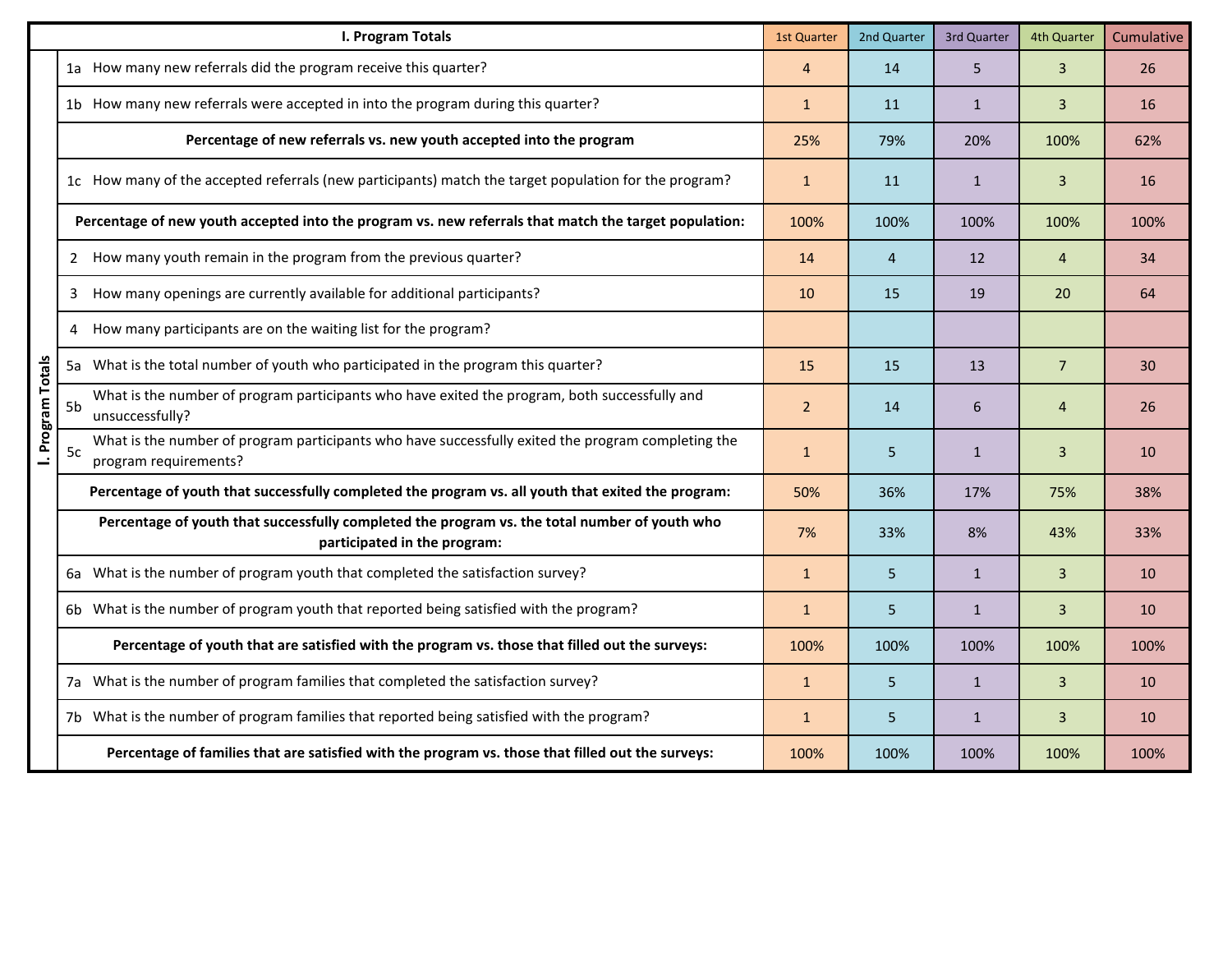|                        | II. Long-Term Changes                                                                                                                                                              | <b>1st Quarter</b> | 2nd Quarter  | 3rd Quarter | 4th Quarter | Cumulative |
|------------------------|------------------------------------------------------------------------------------------------------------------------------------------------------------------------------------|--------------------|--------------|-------------|-------------|------------|
|                        | 1a In FY16, how many participants exited the program, both successfully and unsuccessfully?                                                                                        |                    | 4            | Δ           | 6           | 14         |
|                        | 1b In FY16, how many participants successfully exited the program completing the program requirements?                                                                             |                    |              |             | 3           | 5.         |
|                        | Percentage of youth that successfully completed the program vs. all youth that exited the program in FY16:                                                                         |                    | 25%          | 25%         | 50%         | 36%        |
|                        | Please state the long-term behavioral change expected to be seen in youth who successfully completed<br>Reduced or eliminated absences both excused and unexcused.<br>the program: |                    |              |             |             |            |
|                        | Of the youth who successfully exited the program in <b>FY17</b> , how many youth maintained the behavioral<br>2 <sub>b</sub><br>change 6 months after completion?                  |                    |              |             | 3           |            |
| Long-Term Changes<br>Ξ | Percentage of youth, from FY17, who maintained the behavioral change 6 months after successful<br>completion vs. all youth that exited the program:                                |                    |              | 50%         | 21%         | 29%        |
|                        | Percentage of youth, from FY17, who maintained the behavioral change 6 months after successful<br>completion vs. youth that successfully completed the program:                    |                    |              | 100%        | 60%         | 80%        |
|                        | Of the youth who successfully exited the program in <b>FY16</b> , how many youth maintained the behavioral<br>2c<br>change 12 months after completion?                             | 0                  | $\mathbf{1}$ |             | 3           | 5          |
|                        | Percentage of youth, from FY16, who maintained the behavioral change 12 months after successful<br>completion vs. all youth that exited the program:                               |                    | 25%          | 25%         | 50%         | 36%        |
|                        | Percentage of youth, from FY16, who maintained the behavioral change 12 months after successful<br>completion vs. youth that successfully completed the program:                   |                    | 100%         | 100%        | 100%        | 100%       |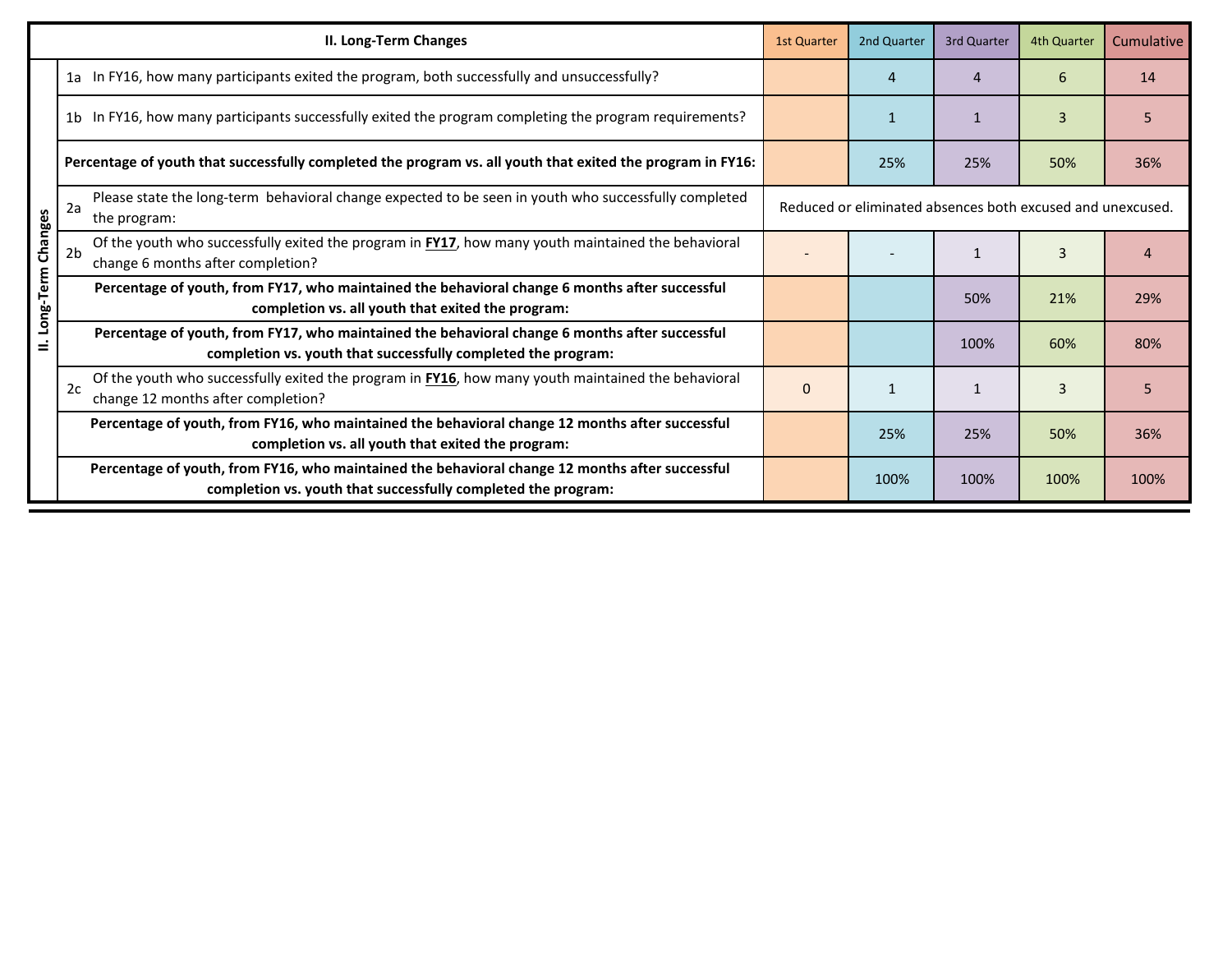|             | <b>B. Progress on Process Outcome(s)</b> |                                                                                                                                                                                                                                                     |                                                                                                                                                                                                                                                                                                           |                             |  |  |  |
|-------------|------------------------------------------|-----------------------------------------------------------------------------------------------------------------------------------------------------------------------------------------------------------------------------------------------------|-----------------------------------------------------------------------------------------------------------------------------------------------------------------------------------------------------------------------------------------------------------------------------------------------------------|-----------------------------|--|--|--|
|             |                                          | Youth assigned to Truancy Court shall attend 95% of their scheduled hearings before the Magistrate Judge in FY2016 (attendance is<br>Process Outcome Statement:<br>defined as the youth and one (1) parent/guardian being present for the hearing). |                                                                                                                                                                                                                                                                                                           |                             |  |  |  |
|             |                                          | Process Outcome Baseline:                                                                                                                                                                                                                           | During FY14, youth referred to the Truancy Court attended 98% of their required hearings (attendance is defined as the youth and one (1)<br>parent/guardian being present for the hearing). This is below the FY2014 rate; however, it's opinioned that an attendance rate of 98% may be<br>unachievable. |                             |  |  |  |
|             |                                          | 1st Quarter                                                                                                                                                                                                                                         |                                                                                                                                                                                                                                                                                                           |                             |  |  |  |
|             | 1                                        |                                                                                                                                                                                                                                                     | How much progress was made toward the process outcome this quarter?                                                                                                                                                                                                                                       | 100%                        |  |  |  |
|             | $\overline{2}$                           |                                                                                                                                                                                                                                                     | What is the change or progress made on this outcome for this time period attributed to?                                                                                                                                                                                                                   | Attendance in truancy court |  |  |  |
|             | 3                                        |                                                                                                                                                                                                                                                     | Is the program on target to successfully meet the process outcome at this time?                                                                                                                                                                                                                           | Yes                         |  |  |  |
|             | 4                                        | outcome.                                                                                                                                                                                                                                            | Please note any modifications made to the program during this quarter that may impact the process                                                                                                                                                                                                         |                             |  |  |  |
|             |                                          |                                                                                                                                                                                                                                                     | 2nd Quarter                                                                                                                                                                                                                                                                                               |                             |  |  |  |
|             | $\mathbf{1}$                             |                                                                                                                                                                                                                                                     | How much progress was made toward the process outcome this quarter?                                                                                                                                                                                                                                       | 100%                        |  |  |  |
| Outcome     | 2                                        |                                                                                                                                                                                                                                                     | What is the change or progress made on this outcome for this time period attributed to?                                                                                                                                                                                                                   | Attendance in truancy court |  |  |  |
| Process     | 3                                        |                                                                                                                                                                                                                                                     | Is the program on target to successfully meet the process outcome at this time?                                                                                                                                                                                                                           | Yes or No                   |  |  |  |
| ŏ.          | 4                                        | outcome.                                                                                                                                                                                                                                            | Please note any modifications made to the program during this quarter that may impact the process                                                                                                                                                                                                         |                             |  |  |  |
| 3rd Quarter |                                          |                                                                                                                                                                                                                                                     |                                                                                                                                                                                                                                                                                                           |                             |  |  |  |
|             | 1                                        |                                                                                                                                                                                                                                                     | How much progress was made toward the process outcome this quarter?                                                                                                                                                                                                                                       | 100%                        |  |  |  |
|             | 2                                        |                                                                                                                                                                                                                                                     | What is the change or progress made on this outcome for this time period attributed to?                                                                                                                                                                                                                   | Attendance in truancy court |  |  |  |
|             | 3                                        |                                                                                                                                                                                                                                                     | Is the program on target to successfully meet the process outcome at this time?                                                                                                                                                                                                                           | Yes                         |  |  |  |
|             | 4                                        | outcome.                                                                                                                                                                                                                                            | Please note any modifications made to the program during this quarter that may impact the process                                                                                                                                                                                                         |                             |  |  |  |
|             |                                          |                                                                                                                                                                                                                                                     | End Of the Year                                                                                                                                                                                                                                                                                           |                             |  |  |  |
|             |                                          | in the same format as the baseline measurement)                                                                                                                                                                                                     | What is the year end total outcome measure? (Should be expressed numerically with current year data                                                                                                                                                                                                       | 100%                        |  |  |  |
|             | 2                                        | Was the process outcome met?                                                                                                                                                                                                                        |                                                                                                                                                                                                                                                                                                           | Yes                         |  |  |  |
|             | 3                                        |                                                                                                                                                                                                                                                     | Additional comments regarding the process outcome (Not required if the process outcome was met):                                                                                                                                                                                                          |                             |  |  |  |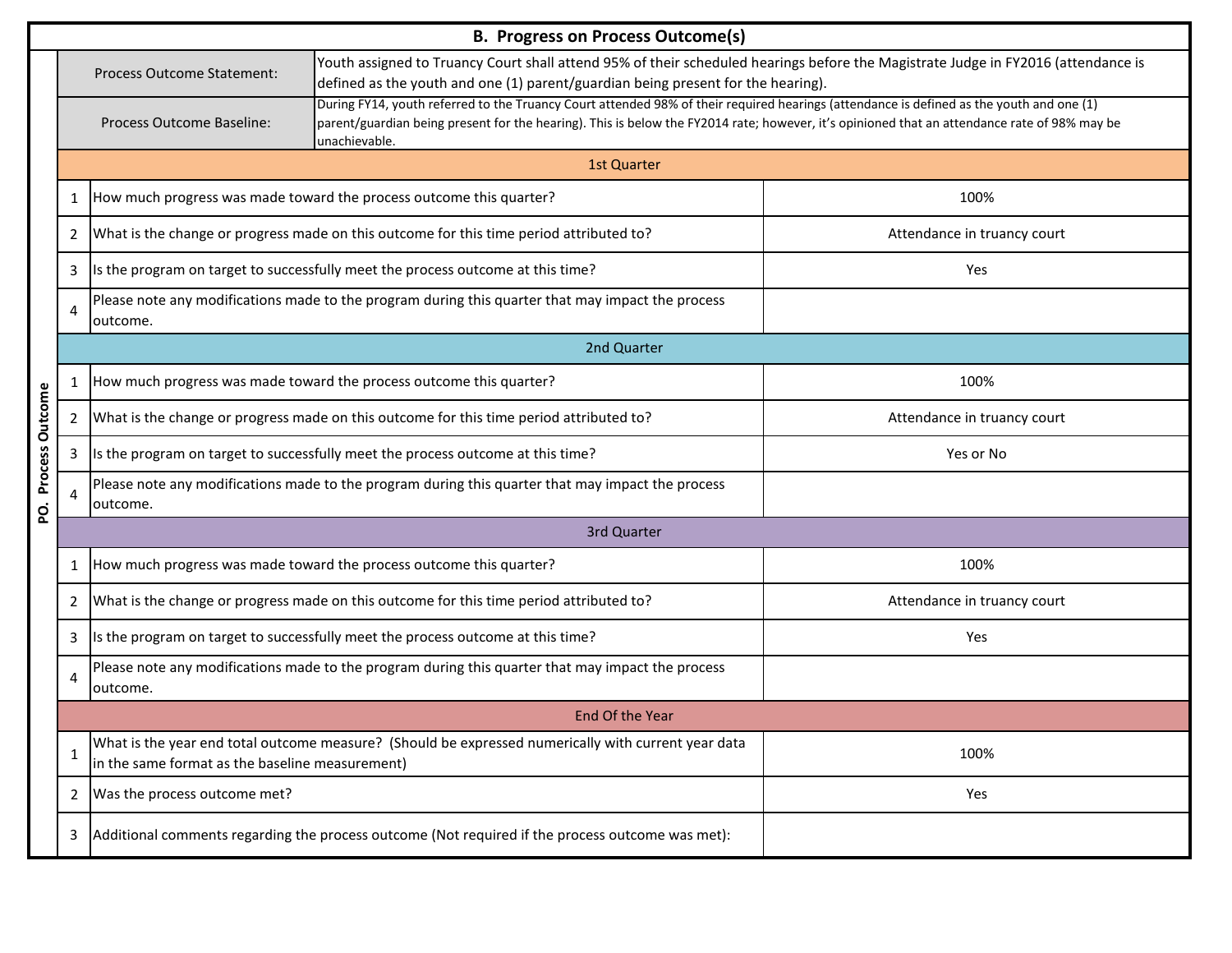|                    | C. Progress on Behavioral Outcome(s)                                                                                                                                                                                                   |                                                 |                                                                                                      |                                                                                                                  |  |  |  |  |
|--------------------|----------------------------------------------------------------------------------------------------------------------------------------------------------------------------------------------------------------------------------------|-------------------------------------------------|------------------------------------------------------------------------------------------------------|------------------------------------------------------------------------------------------------------------------|--|--|--|--|
|                    |                                                                                                                                                                                                                                        | <b>Behavioral Outcome Statement:</b>            | Reduce the percentage of unexcused absences by 12% in FY2016                                         |                                                                                                                  |  |  |  |  |
|                    | During FY2014, youth enrolled in the Truancy Court program reduced their unexcused absence by 11% (unexcused absences at the time<br><b>Behavioral Outcome Baseline:</b><br>of referral compared to unexcused absences post-referral). |                                                 |                                                                                                      |                                                                                                                  |  |  |  |  |
|                    |                                                                                                                                                                                                                                        | <b>1st Quarter</b>                              |                                                                                                      |                                                                                                                  |  |  |  |  |
|                    | $\mathbf{1}$                                                                                                                                                                                                                           |                                                 | How much progress was made toward the behavioral outcome this quarter?                               | 100%                                                                                                             |  |  |  |  |
|                    | 2                                                                                                                                                                                                                                      |                                                 | What is the change or progress made on this outcome for this time period attributed to?              | Attendance in truancy court.                                                                                     |  |  |  |  |
|                    | 3                                                                                                                                                                                                                                      |                                                 | Is the program on target to successfully meet the behavioral outcome at this time?                   | Yes                                                                                                              |  |  |  |  |
|                    | 4                                                                                                                                                                                                                                      | outcome.                                        | Please note any modifications made to the program during this quarter that may impact the behavioral |                                                                                                                  |  |  |  |  |
|                    |                                                                                                                                                                                                                                        |                                                 | 2nd Quarter                                                                                          |                                                                                                                  |  |  |  |  |
|                    | 1                                                                                                                                                                                                                                      |                                                 | How much progress was made toward the behavioral outcome this quarter?                               | 100%                                                                                                             |  |  |  |  |
|                    | 2                                                                                                                                                                                                                                      |                                                 | What is the change or progress made on this outcome for this time period attributed to?              | Attendance in truancy court.                                                                                     |  |  |  |  |
| Behavioral Outcome | 3                                                                                                                                                                                                                                      |                                                 | Is the program on target to successfully meet the behavioral outcome at this time?                   | Yes                                                                                                              |  |  |  |  |
|                    | 4                                                                                                                                                                                                                                      | outcome.                                        | Please note any modifications made to the program during this quarter that may impact the behavioral |                                                                                                                  |  |  |  |  |
| Ö.                 | 3rd Quarter                                                                                                                                                                                                                            |                                                 |                                                                                                      |                                                                                                                  |  |  |  |  |
|                    | $\mathbf{1}$                                                                                                                                                                                                                           |                                                 | How much progress was made toward the behavioral outcome this quarter?                               | 100%                                                                                                             |  |  |  |  |
|                    | 2                                                                                                                                                                                                                                      |                                                 | What is the change or progress made on this outcome for this time period attributed to?              | Attendance in truancy court.                                                                                     |  |  |  |  |
|                    | 3                                                                                                                                                                                                                                      |                                                 | Is the program on target to successfully meet the behavioral outcome at this time?                   | Yes or No                                                                                                        |  |  |  |  |
|                    | 4                                                                                                                                                                                                                                      | outcome.                                        | Please note any modifications made to the program during this quarter that may impact the behavioral | Students remained in the truancy program for monitoring after<br>signing out of school and entering GED program. |  |  |  |  |
|                    | End Of the Year                                                                                                                                                                                                                        |                                                 |                                                                                                      |                                                                                                                  |  |  |  |  |
|                    | 1                                                                                                                                                                                                                                      | in the same format as the baseline measurement) | What is the year end total outcome measure? (Should be expressed numerically with current year data  | 100%                                                                                                             |  |  |  |  |
|                    | $\overline{2}$                                                                                                                                                                                                                         | Was the behavioral outcome met?                 |                                                                                                      | Yes                                                                                                              |  |  |  |  |
|                    | 3                                                                                                                                                                                                                                      | met):                                           | Additional comments regarding the behavioral outcome (Not required if the behavioral outcome was     |                                                                                                                  |  |  |  |  |

Г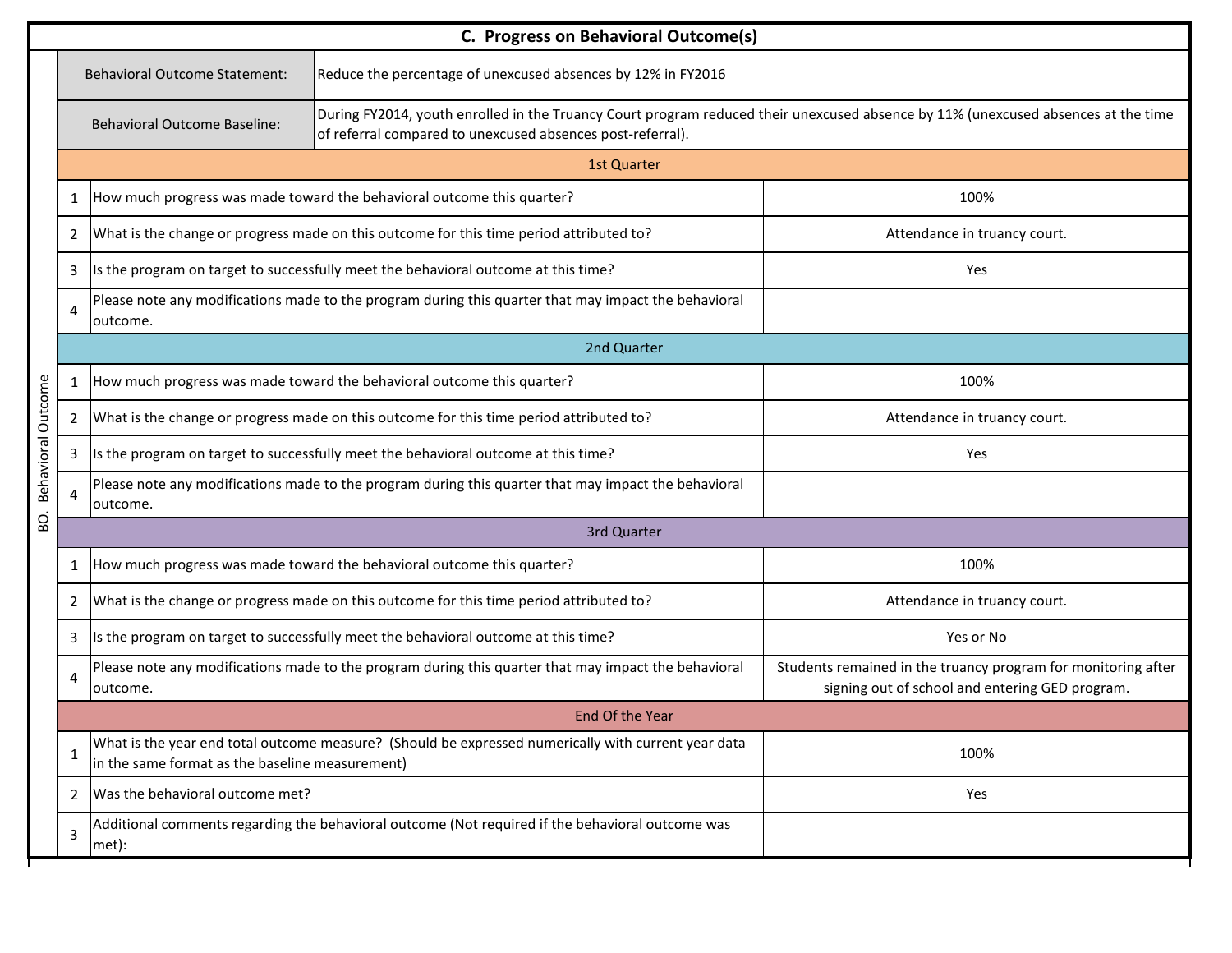|                          | <b>D. Successes and Challenges</b> |                                                                                                       |                                                                                                            |  |  |  |  |  |
|--------------------------|------------------------------------|-------------------------------------------------------------------------------------------------------|------------------------------------------------------------------------------------------------------------|--|--|--|--|--|
|                          |                                    | <b>1st Quarter</b>                                                                                    |                                                                                                            |  |  |  |  |  |
|                          | $\mathbf{1}$                       | Please explain any significant changes the program has experienced in referrals or referral agencies. | None                                                                                                       |  |  |  |  |  |
|                          | 2                                  | How many participants were served this quarter that reside outside the program geographic area?       | 0                                                                                                          |  |  |  |  |  |
|                          | 3                                  | Please note any successes the program experienced during the quarter.                                 | We remain on target                                                                                        |  |  |  |  |  |
|                          | 4                                  | Please note any challenges the program experienced during the quarter.                                | Ensuring carryover student enrollment within the 4 county area                                             |  |  |  |  |  |
|                          |                                    | 2nd Quarter                                                                                           |                                                                                                            |  |  |  |  |  |
|                          | $\mathbf{1}$                       | Please explain any significant changes the program has experienced in referrals or referral agencies. | Significant increase in referrals this quarter due to the new school<br>year beginning.                    |  |  |  |  |  |
|                          | $\overline{2}$                     | How many participants were served this quarter that reside outside the program geographic area?       | 0                                                                                                          |  |  |  |  |  |
|                          | 3                                  | Please note any successes the program experienced during the quarter.                                 | We remain on target                                                                                        |  |  |  |  |  |
|                          | 4                                  | Please note any challenges the program experienced during the quarter.                                |                                                                                                            |  |  |  |  |  |
|                          |                                    | 3rd Quarter                                                                                           |                                                                                                            |  |  |  |  |  |
| Successes and Challenges | 1                                  | Please explain any significant changes the program has experienced in referrals or referral agencies. | Decrease in accepted referrals due to absence of communication<br>and participation from parents of youth. |  |  |  |  |  |
| $\Delta$                 | 2                                  | How many participants were served this quarter that reside outside the program geographic area?       | $\overline{0}$                                                                                             |  |  |  |  |  |
|                          | 3                                  | Please note any successes the program experienced during the quarter.                                 | We remain on target                                                                                        |  |  |  |  |  |
|                          | 4                                  | Please note any challenges the program experienced during the quarter.                                |                                                                                                            |  |  |  |  |  |
|                          | 4th Quarter                        |                                                                                                       |                                                                                                            |  |  |  |  |  |
|                          | 1                                  | Please explain any significant changes the program has experienced in referrals or referral agencies. | None                                                                                                       |  |  |  |  |  |
|                          | $\overline{2}$                     | How many participants were served this quarter that reside outside the program geographic area?       | $\overline{0}$                                                                                             |  |  |  |  |  |
|                          | 3                                  | Please note any successes the program experienced during the quarter.                                 | We remain on target                                                                                        |  |  |  |  |  |
|                          | 4                                  | Please note any challenges the program experienced during the quarter.                                |                                                                                                            |  |  |  |  |  |